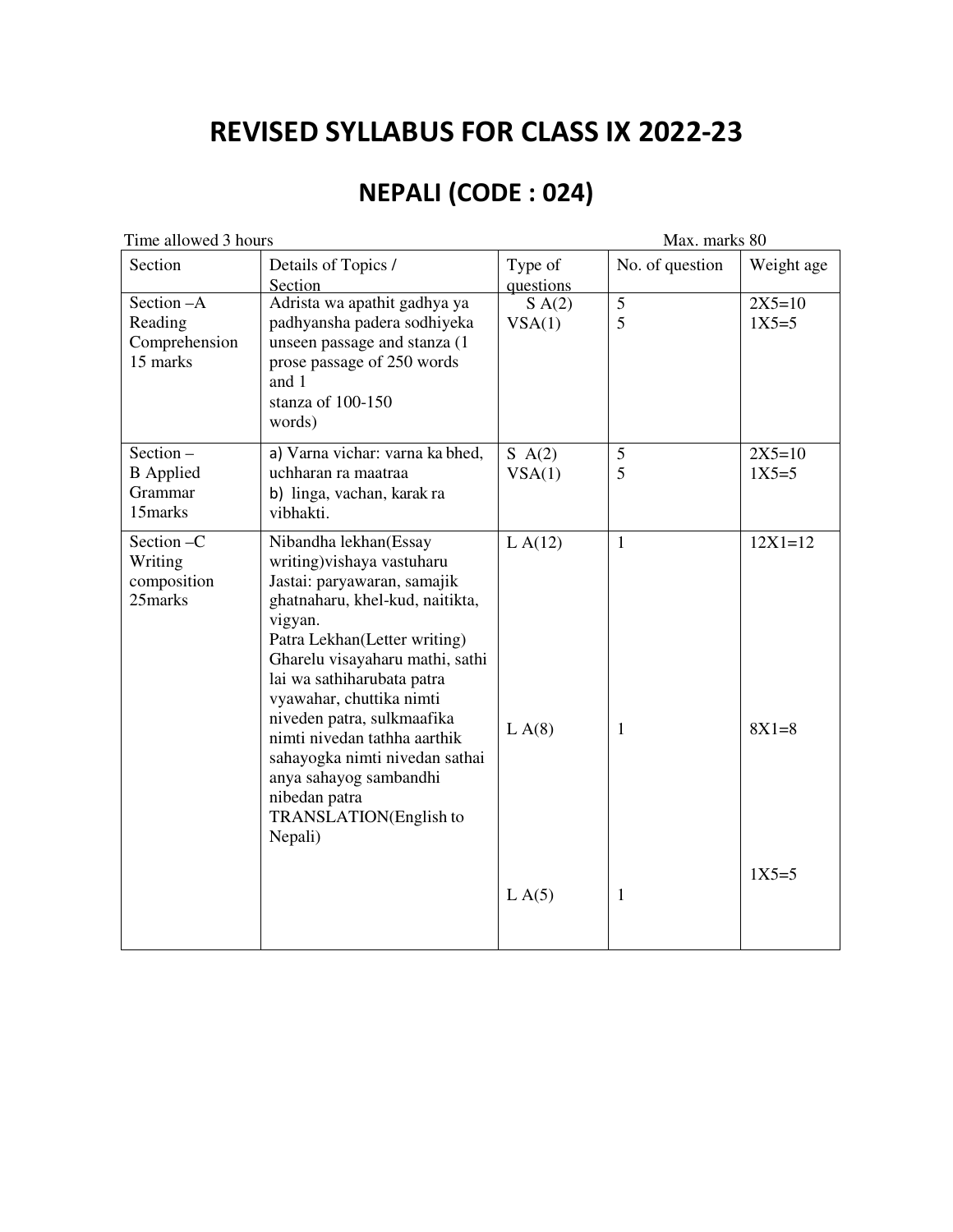| Section-D    | <b>PROSE</b>              | SA(2)  | $\mathbf{1}$   | $2X1=2$        |
|--------------|---------------------------|--------|----------------|----------------|
| Textbooks 25 | a) Lahuri Bhainsi-        | VSA(1) | 6              | $6X1=6$        |
| marks        | Ramesh Vikal              |        |                |                |
|              | b) Chhitthi- Badri Nath   |        |                |                |
|              | Bhattrai                  |        |                |                |
|              |                           |        |                |                |
|              | <b>POETRY</b>             |        |                |                |
|              | a) Haat- Bal Krisha Sam   |        |                |                |
|              | b) Garib-Laxmi Prasad     |        |                |                |
|              | Deokota                   | SA(2)  | $\mathbf{1}$   | $2X1=2$        |
|              | <b>RAPID READER:</b>      | VSA(1) | 6              | $6X1=6$        |
|              | Katha(stories)            |        |                |                |
|              | a) Disa bodh-Dhan         |        |                |                |
|              | 'Nirdosh'                 |        |                |                |
|              |                           |        |                |                |
|              | b) Shatru-Bisweswar       |        |                |                |
|              | Prasad Koirala PRATIVA    |        |                |                |
|              | PARICHAYA(Introduction of |        |                |                |
|              | writers and poets)        |        |                |                |
|              | a) Tulshi 'Apatan'        |        |                |                |
|              |                           |        | 5              | $5X1=5$        |
|              |                           | VSA(1) |                |                |
|              |                           |        |                |                |
|              |                           |        |                |                |
|              |                           | VSA(1) | $\overline{4}$ | $4X1=4$        |
|              |                           |        |                |                |
| Internal     | Periodic Test, dictation  |        |                | 10             |
| Assessment   |                           |        |                |                |
|              | Notebook Submission       |        |                | 5              |
|              | <b>Subject Enrichment</b> |        |                | $\overline{5}$ |

- Reference Book for Nibandha Lekhan: Madhyamik Nepali Vyakaran ra Rachana
- Reference Book for Patra Lekhan : Madhyamik Nepali Vyakran ra Rachana, janapaksha prakashan, Gangtok Sikkim
- Reference Book for grammar: Madhyamik Nepali Vyakaran ra Rachana, janapaksha prakashan,Gangtok Sikkim.
- Reference Book for literature: 'Sahitya Sudha' Published by Janapaksha prakashan, Gangtok Sikkim
- Reference Book for Rapid Reader: 'Katha Bimba' Published by janapaksha prakashan, Gangtok Sikkim.
- Reference Book for Rapid Reader: 'Katha Bimba' Published by janapaksha prakashan, Gangtok Sikkim.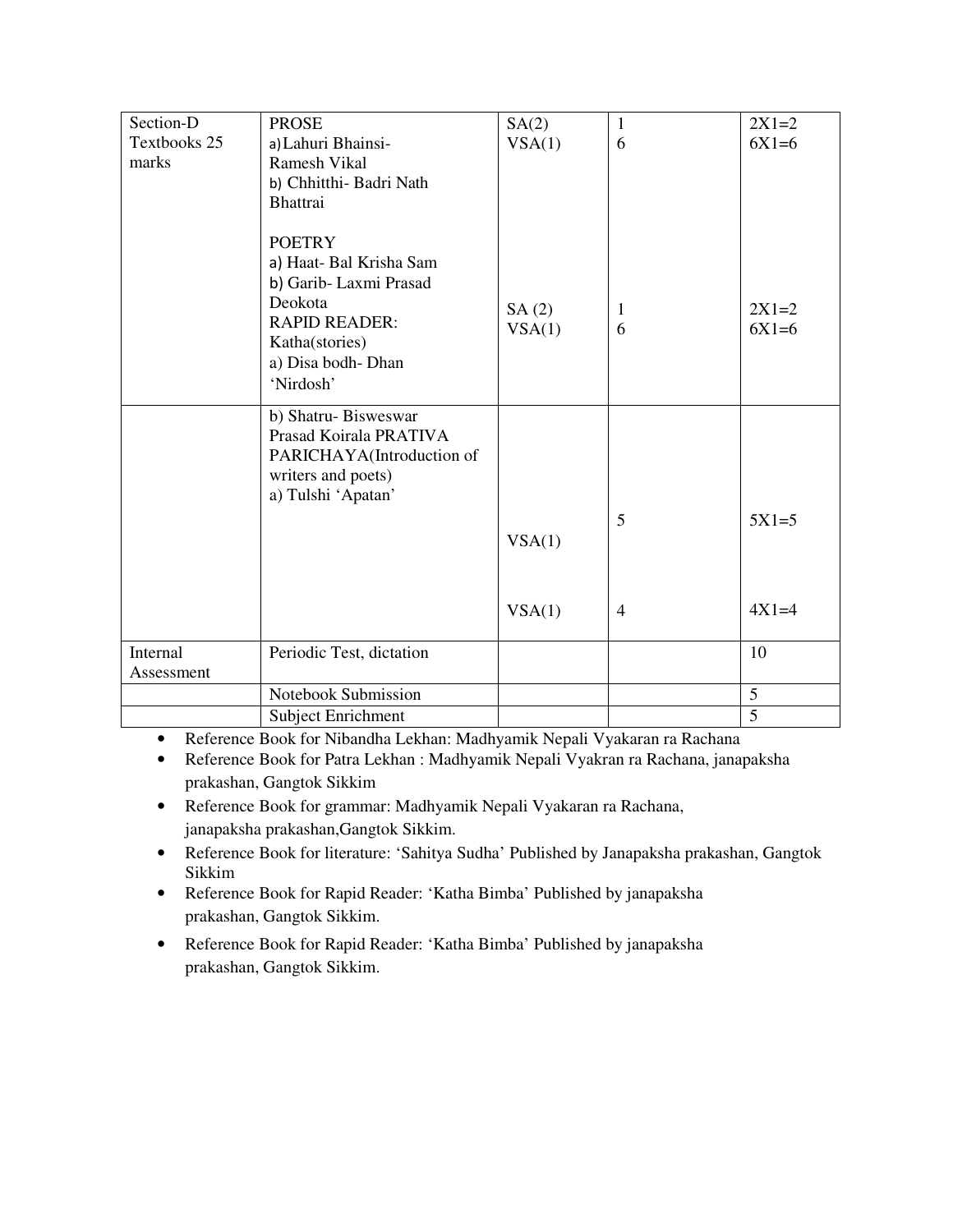### NEPALI (CODE: 024) **SYLLABUS** CLASS X (2022-2023)

#### Time allowed: 3 Hours Max. Marks: 80

\*Paper will be of two (2) parts i e part A and part B. Part A will be of fifty percent weight age i. e. 40 marks.

\*Part A will have all MCQs Part A will have 33 percent in equal difficulty questions.

\*Part A therefore have 46 1 marker MCQs.

\*Part B will be of Descriptive type and have a weight age of fifty percent i.e. 40 marks.

\*Part B will have Very Short Answer, Sort Answer, Long Answer and Essay Type Questions with a choice of 33 percent.

| Part A                          |                                                                                                                                                                                                                                                                                                                                                                                          |                      |                       |
|---------------------------------|------------------------------------------------------------------------------------------------------------------------------------------------------------------------------------------------------------------------------------------------------------------------------------------------------------------------------------------------------------------------------------------|----------------------|-----------------------|
| Section                         | Description                                                                                                                                                                                                                                                                                                                                                                              | Type Of<br>Questions | Total<br><b>Marks</b> |
| A-Unseen<br>Compren<br>sion     | Four Unseen paragraphs of around 200 words out of<br>which only two needs to be attempted.<br>Five MCQs based on understanding, reasoning analysis<br>and Higher order thinking skills on each paragraphs will<br>be asked. Any two paragraphs will be attempted.                                                                                                                        | $2(1x5)=10$          | 10                    |
| <b>B-Grammar</b>                | (1)Shabda Suddhi vimarsha<br>(2) Vivid Shabda: Bhinnarthak Shabda, Paryayvachi<br>Shabda, Saar Shabda, Viparitarthak Shabda ra<br>Anekarthak Shabda                                                                                                                                                                                                                                      | $1x16=16$            | 16                    |
| C-Main<br>Course<br><b>Book</b> | Seen Comprehension<br>Prose-PARAL KO AAGO, By-Guru Prasad Mainali. 5 MCQs<br>on seen paragraph 100-150 words.<br>Poem- AAKASHKO TARA KE TARA, By- Hari Bhakta<br>Katuwal. 5 MCQs on seen paragraph 100-150 words.<br>MCQs on it to test, Evaluation, understanding of style<br>central Idea, tone, theme etc. Students may be asked to<br>identify various literary and poetic elements. | $1x10=10$            | 10                    |
|                                 | Four MCQs based on above skills from various chapters.                                                                                                                                                                                                                                                                                                                                   | $1x4=4$              | 4                     |
| Total                           |                                                                                                                                                                                                                                                                                                                                                                                          |                      | 40                    |